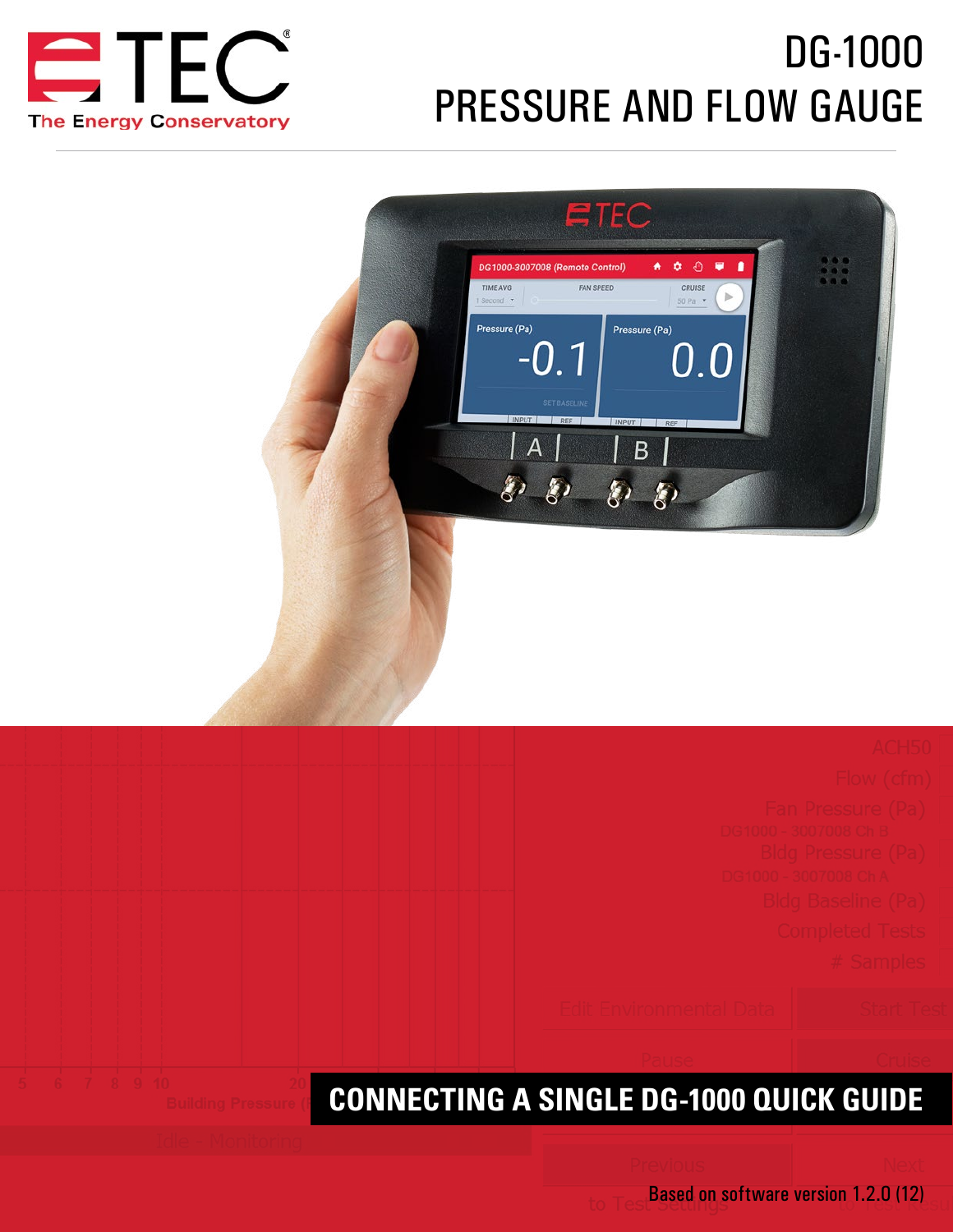# **Micro USB**



The micro USB port on the DG-1000 can be used to create a wired two-way communication link between the gauge and a Windows computer. Use of the micro USB port requires you to first download and install the appropriate USB Device Driver to the computer using the Windows Update service.

See the [DG-1000 Ports and Networking Basics Quick](http://energyconservatory.com/wp-content/uploads/2016/10/DG-1000-Networking-Basics-Quick-Guide.pdf)  [Guide](http://energyconservatory.com/wp-content/uploads/2016/10/DG-1000-Networking-Basics-Quick-Guide.pdf) for instructions on downloading and installing the appropriate device driver.

## **Enable the micro USB port**

1. From the Home screen, touch Settings.



# 2. Touch Network Configuration.



# **Wired connection options Wired connection options continued**

3. Touch USB. USB should show Not Connected on the right half of the screen.

| <b>Network Configuration</b><br>← |  |  |
|-----------------------------------|--|--|
|                                   |  |  |
|                                   |  |  |
|                                   |  |  |
| ψ                                 |  |  |
| Not Connected                     |  |  |
|                                   |  |  |
|                                   |  |  |

4. Plug the micro USB cable into the gauge and computer after installing the USB device driver as previously



mentioned. After the cable is plugged in the status should change to Connected.

TEC software installed on the PC will now be able to detect the gauge and create a communication link. The gauge and computer can be located up to 16 feet from each other when using a USB cable.

# **Ethernet**



The Ethernet port on the gauge can be used to create a wired two-way communication link with a router or switch (the router or switch must be running DHCP Server).

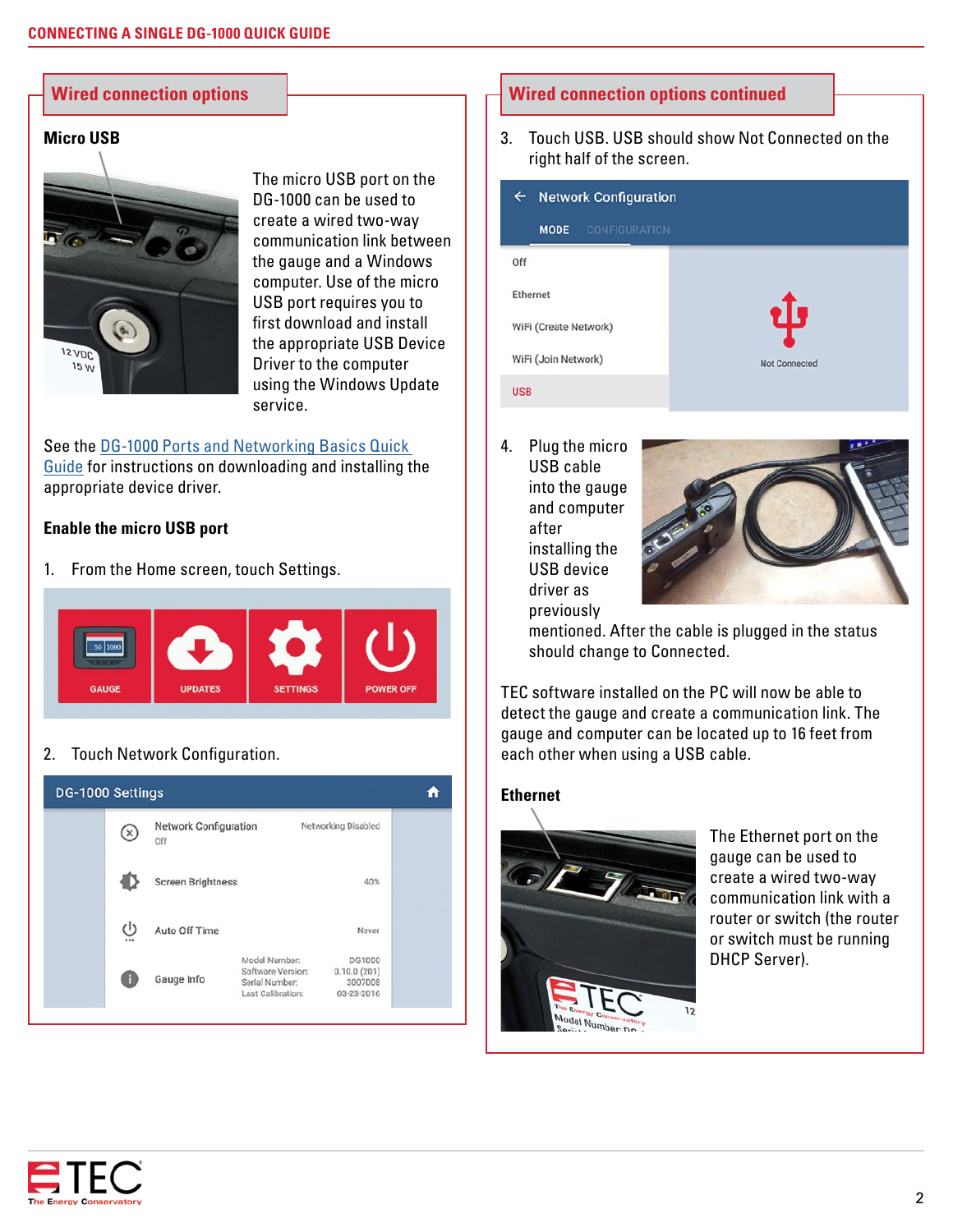

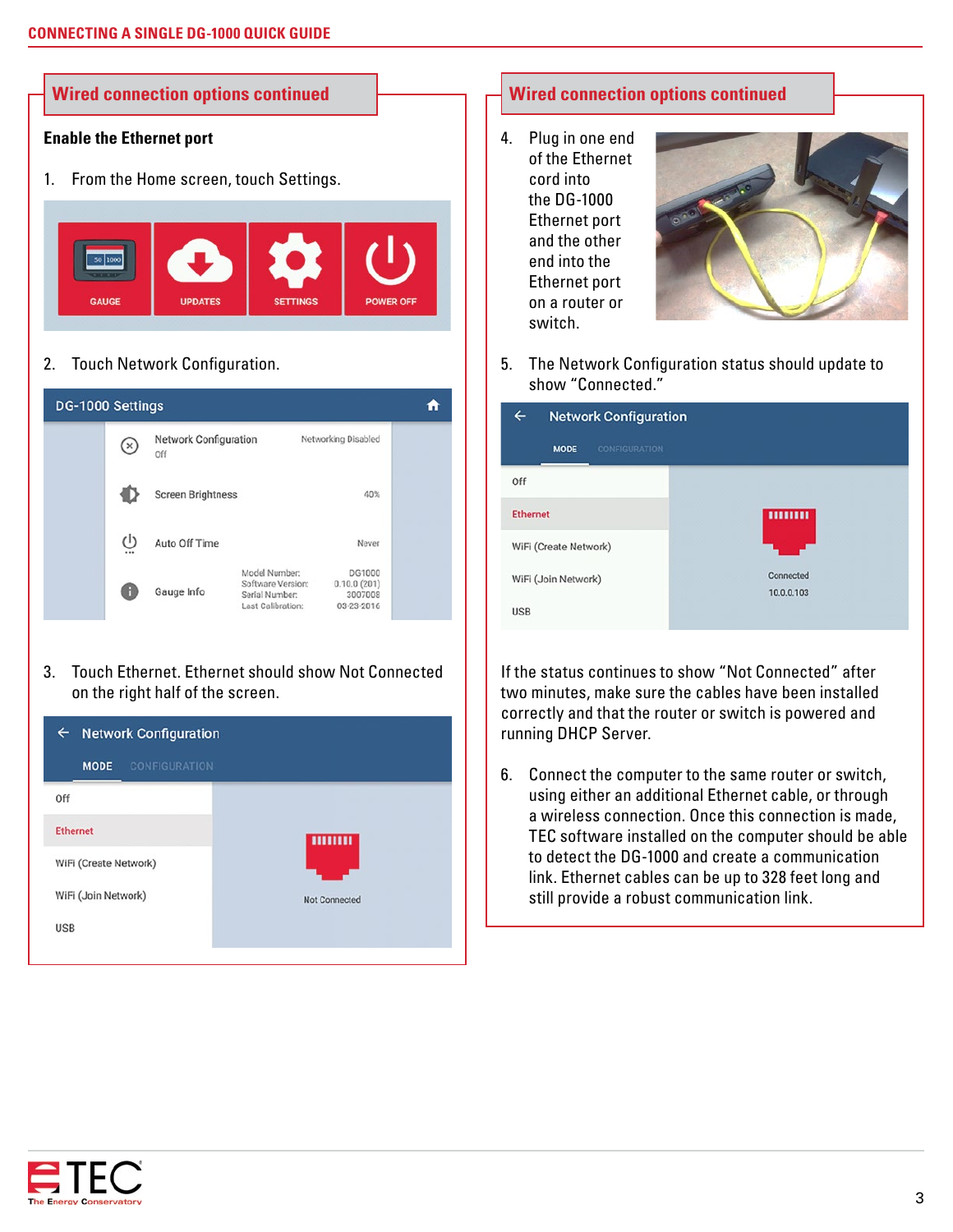### **WiFi (Create Network)**

The DG-1000's built-in WiFi module can be configured to create and broadcast a wireless network that can be connected to directly from a computer or mobile device.

# **Enable WiFi (Create Network)**

1. From the Home screen, touch Settings



# 2. Touch Network Configuration



# 3. Touch WiFi (Create Network)



# **Wireless connection options Wireless connection options continued**

4. The DG-1000 will begin broadcasting a secured wireless network with the following settings

> **SSID:** DG1000-(serial # of gauge) **Password:** dg1000pw **WiFi Network Channel Setting:** 1

Select and connect to the DG-1000's wireless network on a computer or mobile device. TEC software installed on the computer or mobile device should now be able to detect the gauge and create a communication link.

If interference on WiFi Channel 1 is suspected, follow these steps to broadcast on a different AP Channel

Select WiFi (Create Network). Then select **Configuration** 



Touch AP Channel and enter in a different number between 1 and 11

| <b>Network Configuration</b><br>$\leftarrow$<br><b>MODE</b><br><b>CONFIGURATION</b> |                     |           |  |  |
|-------------------------------------------------------------------------------------|---------------------|-----------|--|--|
|                                                                                     | AP Channel          | Channel 1 |  |  |
|                                                                                     | Apply Configuration |           |  |  |
|                                                                                     |                     |           |  |  |
|                                                                                     |                     |           |  |  |

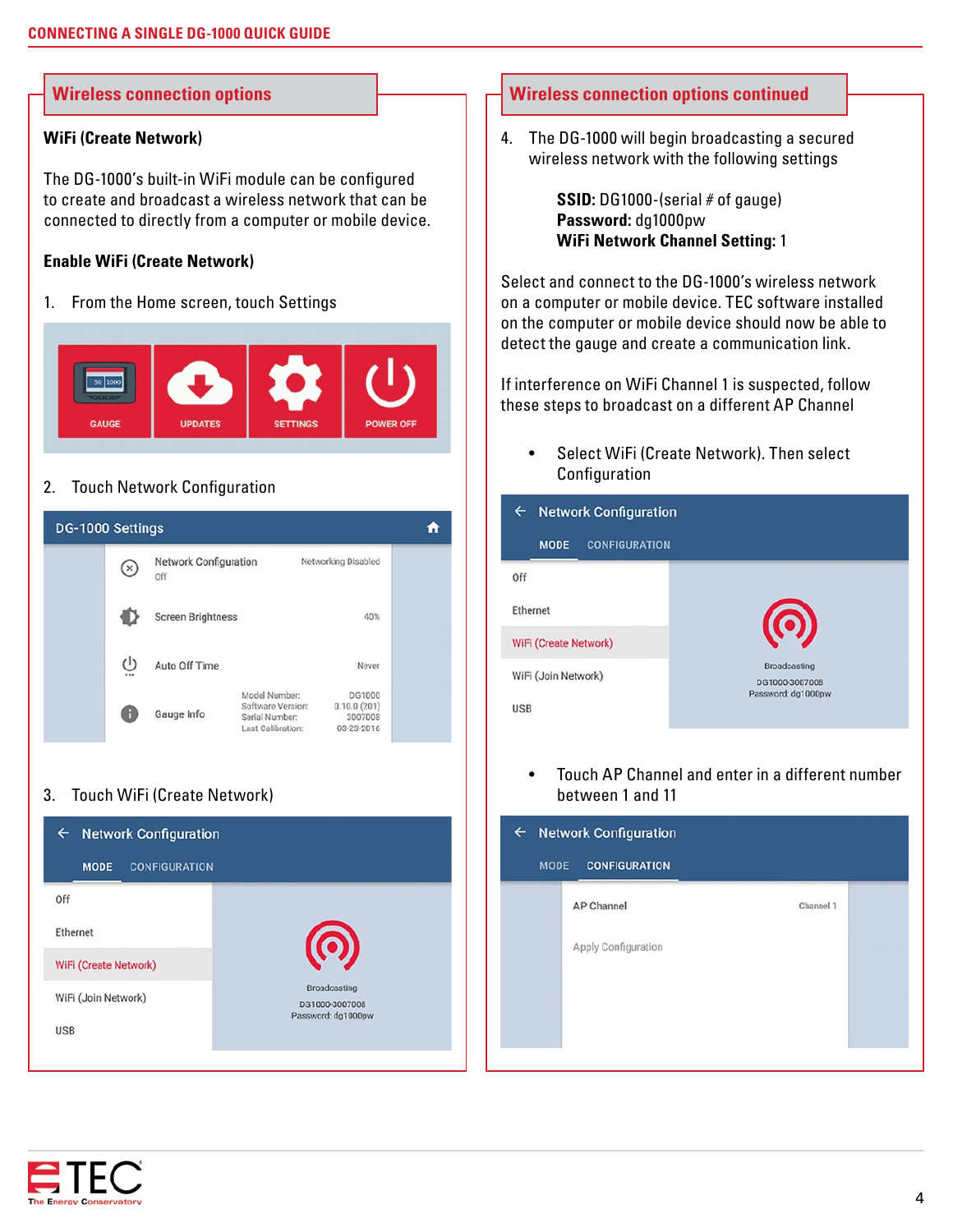### **WiFi (Join Network)**

The DG-1000 can join a wireless network using one of these methods.

- 1. The DG-1000 can search for nearby wireless networks and populate a list so one can be selected and joined.
- 2. A wireless network name (SSID) can be manually typed in, searched for and then joined.

Once the DG-1000 joins a wireless network, the gauge can be accessed using TEC software if the computer or mobile device running the software is also connected to the same network.

### **Enable WiFi (Join Network)**

1. From the Home screen, touch Settings



# 2. Touch Network Configuration



3. Touch WiFi (Join Network), then touch Select WiFi Network



# **Wireless connection options continued Wireless connection options continued**

- 4. Select which WiFi network the DG-1000 should connect to from the populated list. A screen will popup asking for the password. Use the keypad provided to enter the password, then touch Connect.
	- Notes: Should the password require a character that is not part of the keyboard on the gauge, connect a keyboard using the USB port on the gauge and enter the info using the external keyboard. In addition, the DG-1000 does not have an option for entering a username, so WiFi networks that require a username can't be connected to by the DG-1000. Older software versions may need to manually enter the WiFi network SSID. To do this, touch the Configure tab after touching WiFi (Join Network) and provide the required information.

| $\leftarrow$ | <b>Select WiFi Network</b> | c    |
|--------------|----------------------------|------|
| $\P$         | <b>TECExtreme</b>          | WPA2 |
| ∿            | <b>EC-Private</b>          | WPA  |
| ∿            | EC-Public                  | WPA  |
| $\P$         | calbench                   | WPA  |
| $\P$ a       | pcahzy_guest               | WPA2 |
| $\P$ a       | pcahzy                     | WPA2 |

5. The status on the Mode screen will say Joined if the DG-1000 was able to connect.

| <b>Network Configuration</b><br>$\leftarrow$ |                       |  |  |
|----------------------------------------------|-----------------------|--|--|
| <b>MODE</b><br><b>CONFIGURATION</b>          |                       |  |  |
| Off                                          |                       |  |  |
| Ethernet                                     | $\mathbf{C}$          |  |  |
| WiFi (Create Network)                        |                       |  |  |
| WiFi (Join Network)                          | Joined<br>172.20.10.2 |  |  |
| <b>USB</b>                                   |                       |  |  |

6. Connect the computer or mobile device to the same wireless network. Once the computer or mobile device is connected to the network, TEC software installed on the device should be able to detect the gauge and create a communication link.